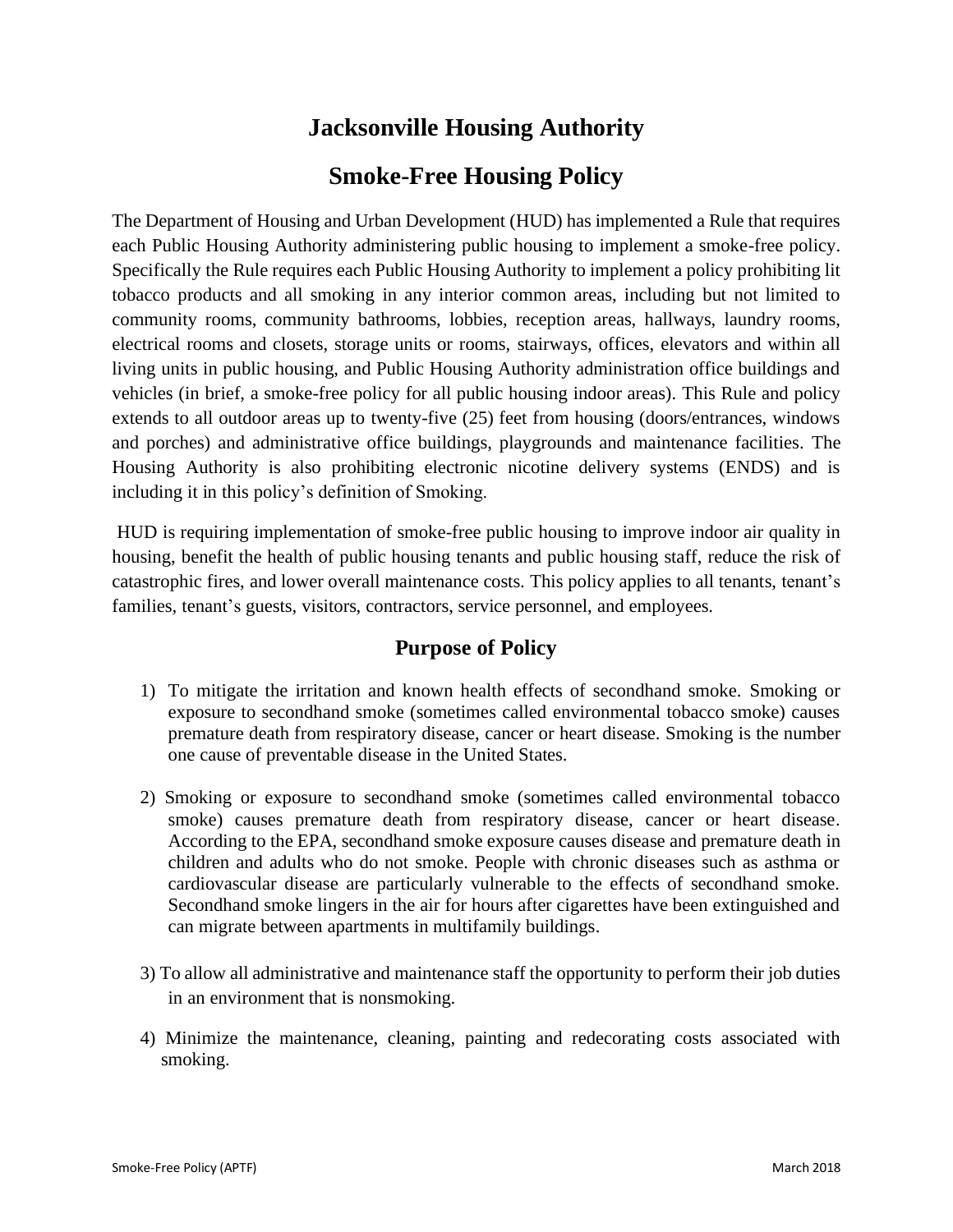5) Decrease the risk of smoking-related fires to property and personal safety. Fires started by lighted tobacco products, principally cigarettes, constitute the leading cause of residential fire deaths.

#### **Definitions**

- 1) **Public Housing** Public Housing is defined as low-income housing, and all necessary appurtenances (e.g. community facilities, public housing offices, day care centers, and laundry rooms) thereto, assisted under the U.S. Housing Act of 1937 (the 1937 Act), other than assistance under section 8 of the 1937 Act.
- 2) **Development/Property** All Housing Authority's developments and properties are included in this policy and all related administrative offices and maintenance facilities.
- 3) **Smoking -** The term "smoking" means igniting, inhaling, exhaling, breathing or carrying or possessing any lit cigar, cigarette, pipe, water pipe referred to as hookahs or other tobacco product or similar lighted product in any manner or in any form or any other device containing tobacco, marijuana or other legal or illegal substance that burns. This definition also includes electronic nicotine delivery systems (ENDS) including electronic cigarettes ("e-cigarettes").
- 4) **Indoor Areas –** Indoor Areas is defined as living units/apartments. Indoor common areas, electrical rooms and closets, storage units or closets, community bathrooms, lobbies, hallways, laundry rooms, stairways, offices, elevators and all public housing administrative offices/buildings, Maintenance Facilities and vehicles.
- 5) **Individual Apartment /Units -** Individual Apartment/Units are defined as the interior and exterior spaces tied to a particular apartment/unit. This includes, but is not limited to, bedrooms, hallways, kitchens, bathroom, patios, balconies, porches and apartment entryway areas.
- 6) **Common areas -** Common areas are areas that are open to all tenants, tenant's families, tenant's guests, visitors, contractors, service personnel, employees and members of the public. Common areas include:
	- (a) Any inside space
	- (b) Entryways/Entrances
	- (c) Patios, Porches and balconies
	- (d) Lobbies
	- (e) Hallways and stairwells
	- (f) Elevators
	- (g) Management offices
	- (h) Maintenance Offices and Inventory Areas
	- (i) Public restrooms
	- (j) Community rooms
	- (k) Community kitchens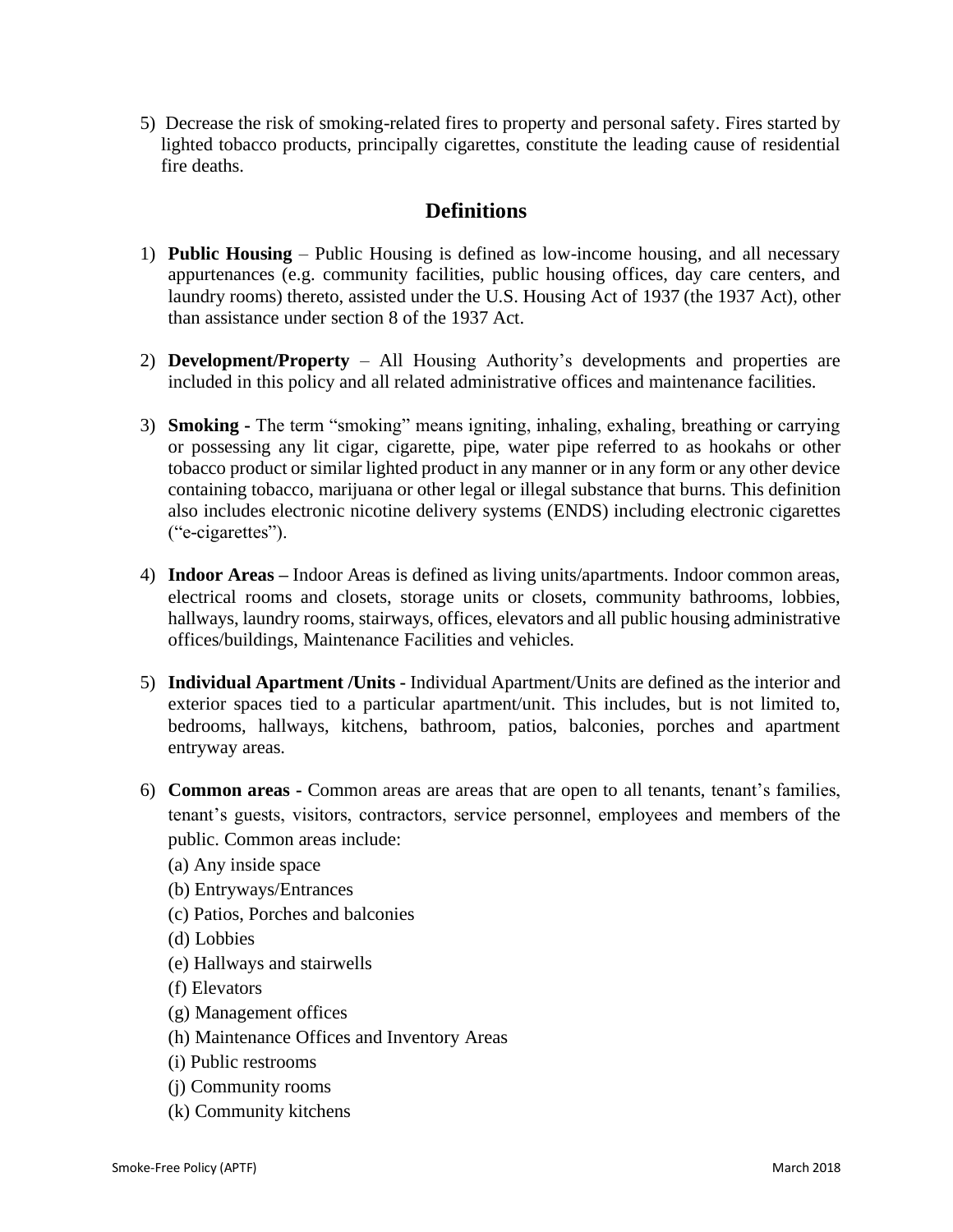(l) Lawns

- (m) Sidewalks and walkways within the development
- (n) Parking lots and spaces
- (o) Playgrounds, parks and picnic areas

(p) Common areas also include any other area of the buildings or developments where tenants, tenant's families, tenant's guests, visitors, contractors, service personnel, employees, and members of the public may go.

#### **Effective Date**

The Effective Date shall be August 1, 2018. All tenants, tenant's families, tenant's guests, visitors, contractors, service personnel, employees, and members of the public in and/or on Housing Authority property will be prohibited from smoking inside the buildings, common area, including all housing apartments starting on that date. Smoking is only allowed beyond twenty five (25) feet from all housing (doors/entrances, windows and porches) and administrate office buildings and maintenance facilities.

#### **Tenants Responsibilities and Lease Violations**

- 1) Tenants are prohibited from smoking within twenty-five (25) feet of all housing (doors/entrances, windows and porches), administrate office buildings, maintenance facilities and other common areas listed above.
- 2) Tenants are responsible for the actions of their household, their guests, and visitors. Any tenant, including the members of their household, guests, or visitors will be considered in violation of the lease if found smoking in any Housing Authority facility or apartment, or anywhere on Housing Authority property that is deemed as a nonsmoking area. Visual observation of smoking is not necessary to substantiate a violation of this Smoke Free Housing Policy. For example, the presence of smoke, tobacco smoke odor, or smoke stains within an apartment in combination with butts, ash trays, or other smoking paraphernalia will be considered significant evidence of a policy violation. In addition, tenant will be responsible for all costs to remove smoke odor or residue upon any violation of this policy.
- 3) Any deviation from the Smoke Free Housing Policy by any tenant, a member of their household, or their guest or visitor will be considered a lease violation. (Any cigarette butts or tobacco related items not properly disposed of may will be subject to additional fees under the Schedule of Maintenance Charges.)
- 4) No smoking signs will be posted both outside and inside the buildings, offices and common areas of the Housing Authority property. Tenants will be responsible to inform all their household, family, guests and visitors that their apartment is smoke free and that their housing may be affected by violators.
- 5) If the smell of tobacco smoke is reported, the Housing Authority will seek the source of the smoke and appropriate action will be taken. Tenants are encouraged to promptly give Property Management staff a written statement of any incident where smoke is migrating into the Tenant's apartment from sources outside of the Tenant's apartment.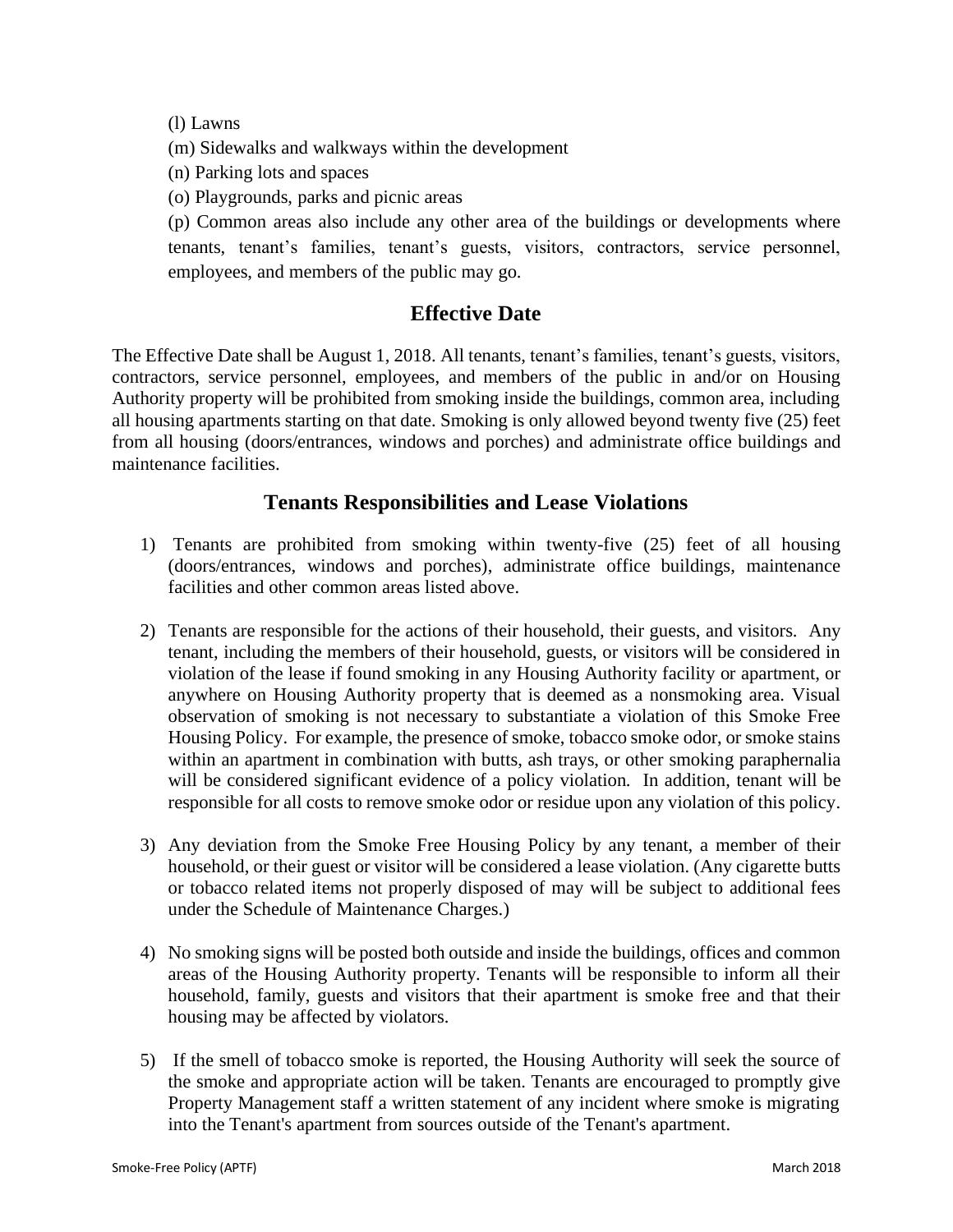#### **ENFORCEMENT**

If a tenant is found to be in violation of the Smoke Free Housing Policy, the following steps will be taken:

- **First Offense –** The first documented occurrence will result in the issuance of a lease termination notice with the opportunity to cure as follows: the scheduling of an apartment inspection including an area within 25 feet of the apartment to ensure all activities deemed lease violations have completely ceased and the tenant has cleaned the apartment and surrounding area and removed all policy violating items covered under this policy's definition of "Smoking". This inspection will be conducted within fourteen (14) days of the date of the notice. If the tenant fails this inspection it shall be considered a Second Offense.
- **Second Offense -** The second documented occurrence will result in a lease termination notice with the ability to cure as follows: A charge of \$25.00 being assessed against the tenant to cover the cost of post tenancy cleaning and the scheduling of an apartment inspection including an area within 25 feet of the apartment to ensure all activities deemed lease violations have completely ceased and the tenant has cleaned the apartment and surrounding area and removed all policy violating items covered under this policy's definition of "Smoking". This inspection will be conducted within fourteen (14) days of the date of the notice. If the tenant fails this inspection it shall be considered a Third Offense.
- **Third Offense -** The third documented occurrence will result in a lease termination notice with the ability to cure as follows: A charge of \$50.00 being assessed against the tenant to cover the cost of post tenancy cleaning the scheduling of an apartment inspection including an area within 25 feet of the apartment to ensure all activities deemed lease violations have completely ceased and the tenant has cleaned the apartment and surrounding area and removed all policy violating items covered under this policy's definition of "Smoking". This inspection will be conducted within fourteen (14) days of the date of the notice. If the tenant fails this inspection it shall be considered a Fourth Offense.
- **Fourth Offense -** The fourth documented occurrence within a 12-month period will result in Lease termination with no opportunity to cure.

#### **NOTE: Offenses are based on a revolving 12-month period. Offenses older than 12 months will not be considered when determining the number of offenses.**

The landlord will have the discretion to perform inspections as the landlord deems necessary to confirm policy compliance.

## **Health and Safety of Employees and Contractors**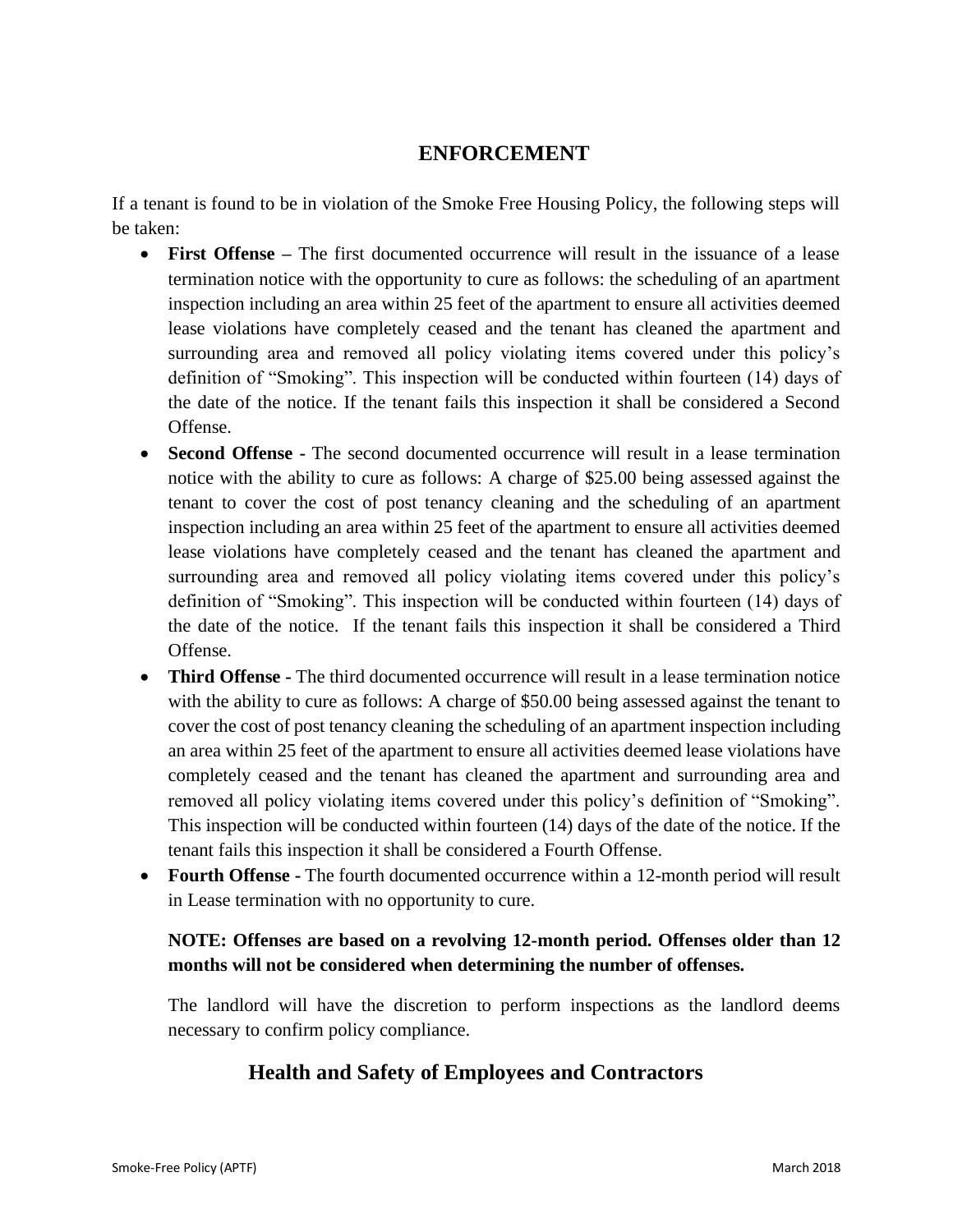For the health and safety of Housing Authority employees and their representatives, no tenant shall have any type of tobacco or related product burning at such time as any employee or representative of the Housing Authority enters and remains in their apartment. If any tenant refuses to put out the burning tobacco or related product prior to the employee or representative entering their apartment, or if the tenant lights a tobacco or related product while an employee or representative remains in their apartment, the employee or representative shall vacate the apartment immediately and not return until such time as there is no longer any tobacco or related product burning. This may result in a delay of services to the tenant's apartment, a return maintenance trip charge and possibly eviction.

#### **Execution of Lease Addendum by Tenant**

Upon approval of this policy, all tenants presently living in the Housing Authority apartments and new tenants will be given a copy of this policy. After review both incoming and current tenants will be required to sign the Smoke Free Housing Lease Addendum/ House Rules Amendment. A copy will be retained in the tenant file. All tenants will be required to sign the new no smoking agreement prior to the Effective Date. Failure to sign and/or return the Smoke Free Housing Policy Lease Addendum/House Rules Amendment to the Property Management office in a timely manner will result in a written warning. If still not received after the warning, the eviction process will begin. All current tenants who smoke will be provided with resources for a cessation program upon request. The development's Property Manager will provide information on cessation program accessibility.

## **Disclaimers and Representations**

- 1) The Smoke Free Housing Policy does not mean that tenants and/or employees will have to quit smoking in order to live and/or work at the Housing Authority developments and offices or drive its vehicles.
- 2) The Housing Authority is Not the Guarantor of Smoke Free Environment Housing Authority's adoption of the Smoke Free Housing Policy, and the efforts to designate portions of developments as non-smoking does not make the Housing Authority or any of its Board of Commissioners, officers, employees or agents the guarantor of Tenant's health or of the smoke free condition of the non-smoking portions of developments. However, the Housing Authority will take reasonable steps to enforce the Smoke Free Housing Policy. The Housing Authority is not required to take steps in response to smoking unless the Housing Authority has actual knowledge of the smoking and the identity of the responsible tenant.
- 3) Housing Authority Disclaimer The Housing Authority's adoption of a non-smoking living environment, and the efforts to designate portions of it's developments as non-smoking does not in any way change the standard of care that the Housing Authority has under applicable law to render it's developments any safer, more habitable or improved in terms of air quality standards than any other rental premises. The Housing Authority specifically disclaims any implied or express warranties that the air quality in the apartment or the building containing the apartment will improve or be any better than any other rental property. The Housing Authority cannot and does not warranty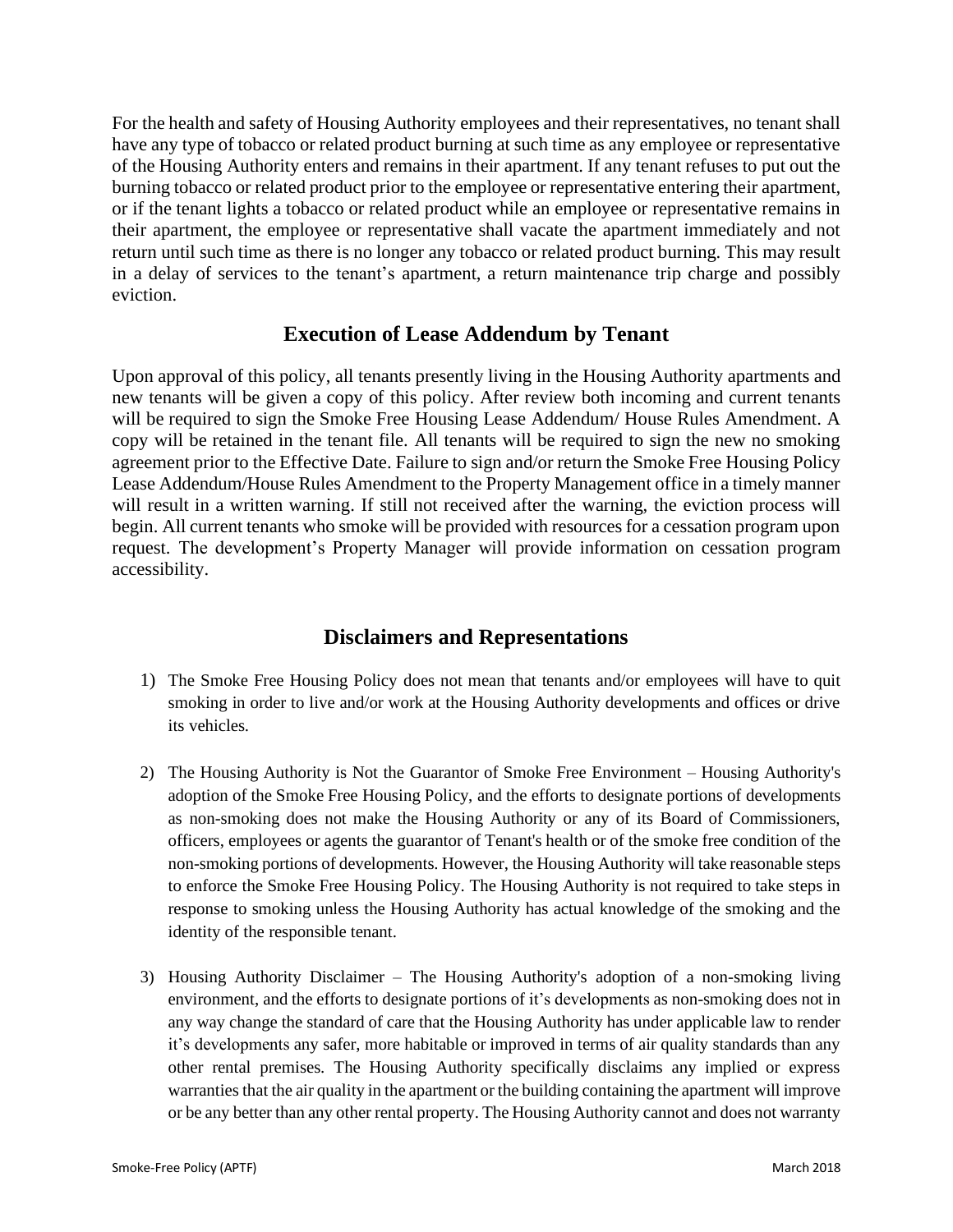or promise that its developments will be free from secondhand smoke. The Housing Authority's adoption of the Smoke Free Housing Policy does not in any way change the standard of care that it has to the Tenant's apartments and the common spaces.

- 4) The Housing Authority's ability to police, monitor or enforce the Smoke Free Housing Policy is dependent in significant part on voluntary compliance tenants, tenant's household, tenant's families, tenant's guests and visitors.
- 5) Tenants with respiratory ailments, allergies, or any other physical or mental condition relating to smoke are put on notice that the Housing Authority does not assume any higher duty of care to enforce this policy than any other Landlord obligation under the Lease. The Housing Authority is not responsible for smoke exposure even if the tenant, a member of the tenant's household, tenant's families, tenant's guests or visitors have respiratory ailments, allergies, or any other physical or mental condition relating to smoke.
- 6) Even though the Housing Authority has adopted a Smoke Free Housing Policy it cannot guarantee that smoking will never happen.
- 7) In apartments that used to allow smoking, the effects of that smoking may still linger.

FAILURE TO SIGN THE ATTACHED LEASE ADDENDUM/HOUSE RULES AMENDMENT AND/OR RETURN IT TO THE PROPERTY MANAGEMENT OFFICE IN A TIMELY MANNER WILL BE CONSIDERED A LEASE VIOLATION AND PUT YOU AT RISK OF EVICTION.

# **JACKSONVILLE HOUSING AUTHORITY SMOKE FREE HOUSING POLICY**